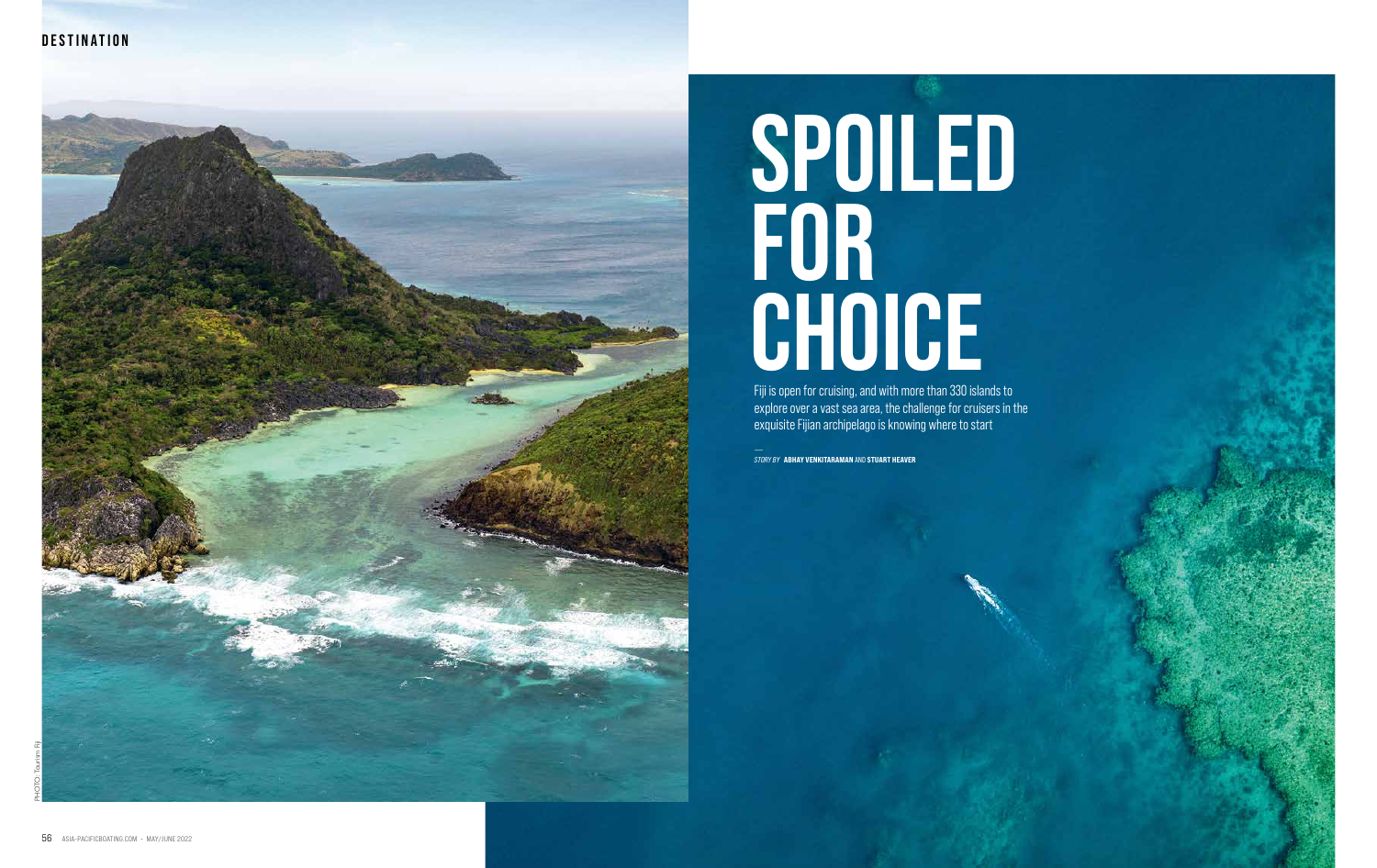The cruising season runs from May to October in Fiji, and this appealing archipelago is fast gaining a reputation as a Mecca for yachting, attracting royalty, celebrities, billionaires and anyone else with a spirit of adventure and a love of the sea.

The cruising season runs from<br>appealing archipelago is fast g<br>yachting, attracting royalty, co<br>else with a spirit of adventure<br>Fiji offers some of the mo<br>Pacific region. According to sof<br>Yacht Partners Fiji, who ha<br>area (A Fiji offers some of the most stunning seascapes in the Asia-Pacific region. According to superyacht skipper Carol Dunlop of Yacht Partners Fiji, who has written a cruising guide for the area (*A Mariner's Guide to Fiji*), there are many reasons to cruise these idyllic waters. "It is one of the warmest, friendliest nations on earth and caters to cruisers looking for adventure, experiences with locals, and very remote cruising," she says.

The architect of the Blue Lane scheme was Cynthia Rasch,<br>CEO of Fiji's only dedicated superyacht marina at Port<br>Denarau, which provides 56 berths accommodating yachts<br>up to 85m in length. It's located on the western coast  $\blacksquare$  he architect of the Blue Lane scheme was Cynthia Rasch, CEO of Fiji's only dedicated superyacht marina at Port Denarau, which provides 56 berths accommodating yachts principal island of Fiji, making it easily accessible from Nadi international airport.



While most yachting destinations worldwide were shuttered off from the rest of the world due to Covid-19 restrictions, Fiji remained a beacon for cruising yachts by pioneering its novel Blue Lane initiative.

> "I dreamed up the Blue Lanes scheme out of necessity because tourism had come to a standstill in Fiji, including yachting," Rasch told *APB*.

> In normal times, Fiji attracts some 800 yachts per year, of which more than 60 are superyachts. Nautical tourism and yachting make a significant contribution to the Fijian economy, so when Covid-19 hit and yachting died almost overnight, it was a big blow for the island nation. An official report in 2019 estimated that the 4,473 yachties that arrived in 2018 spent a total of (US\$16.8 million) on dockage, maintenance, fuel, food provisioning, restaurants and a range of other tourism activities. Rasch took those figures to the government and tried to persuade them that being in a boat was the oldest and most reliable form of quarantine.

> "At the time, there were boats in limbo in Tahiti and Australia unable to berth anywhere, and it would take them seven to 14 days passage to get to us in most cases," Rasch says.

> After lots of persuasion, hard work and planning, in July of 2020, her plan was approved and announced by the Fiji

*Clockwise from left:*  Island hopping from a holiday cruise is a top option; Leleuvia Island; Port Denarau marina. *Previous pages:* Aerial shots over luscious Fiji

 $\bigodot$ 

PHOTO: Jay Topping/istock (top)



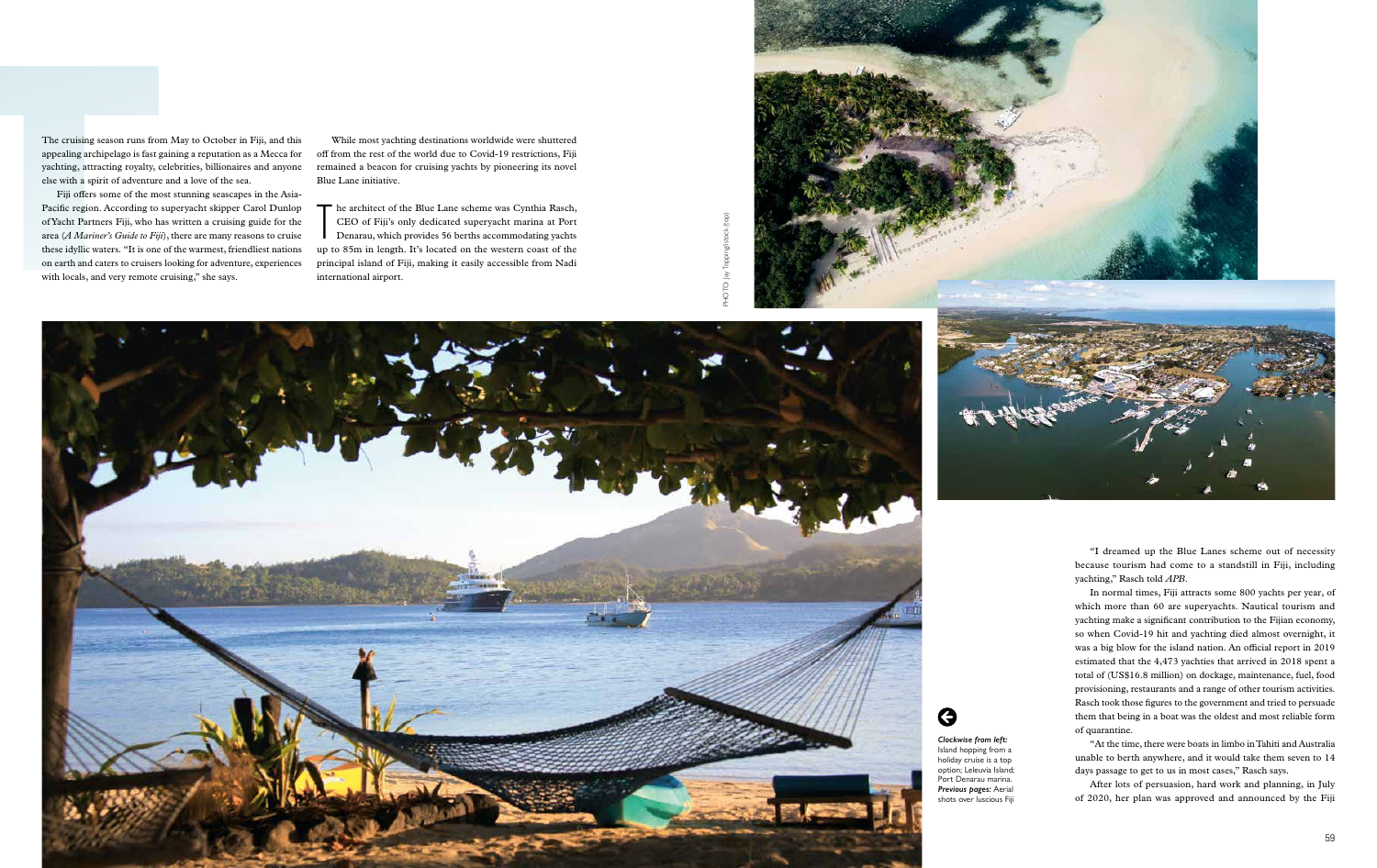government – local officials christened it the Blue Lane scheme. Fiji yachting was back in business, and by July 15, the first yachts had already started to arrive. More recently, on March 24, 2022, the Fijian government announced it was relaxing travel restrictions except for a basic 24-hour testing requirement for cruisers carrying fully vaccinated passengers aboard, confident that if circumstances changed unexpectedly, the successful Blue Lane could be reimposed if necessary.

 $\left\{\right\}$  iji is now a great place to go cruising in times of uncertainty," she says.

"Our Blue Lanes initiative, which was a smashing success through Covid, is now giving way to normalised maritime travel," said Fiji's Minister for Economy, Aiyaz Sayed-Khaiyum, and no one was more delighted by the news than Rasch.

Fiji offers beauty, space and privacy, which has made it a traditional haunt of celebrities and the well-heeled, and the 2022 season, which commences in May, is already looking like it might be a special one.

Rasch explains that the owner or the charterer usually arrives by private jet at the international airport and is transferred straight to the yacht, impatient to get cruising.

### $66$ It is one of the warmest, friendliest nations on earth and caters to cruisers looking for adventure, timeout experiences with locals, and very remote cruising

"Within three to four hours of touching down, they will be anchored in their own private lagoon enjoying the secluded beauty and privacy of this pristine environment," says Rasch, who adds that typically, owners or charterers will be in Fiji for five to seven days but occasionally stay for longer. The only challenge is, given limited time, deciding what to include in the itinerary.

Fiji is a nation comprising 322 islands covering a vast sea area of 18,376 sq km in the Pacific Ocean. The islands range from being large, volcanic outcrops with lush terrain, to tiny sand keys and coral reefs, so small they peak out of the warm water only when the tide recedes. "In the outer islands, off the beaten tourist track, there are many deserted beaches, good anchorages, and opportunities to really experience local customs and the culture of Fiji," says Dunlop.

*Above:* Castaway Island, Mamanuca Island Group



– Carol Dunlop, Yacht Partners Fiji

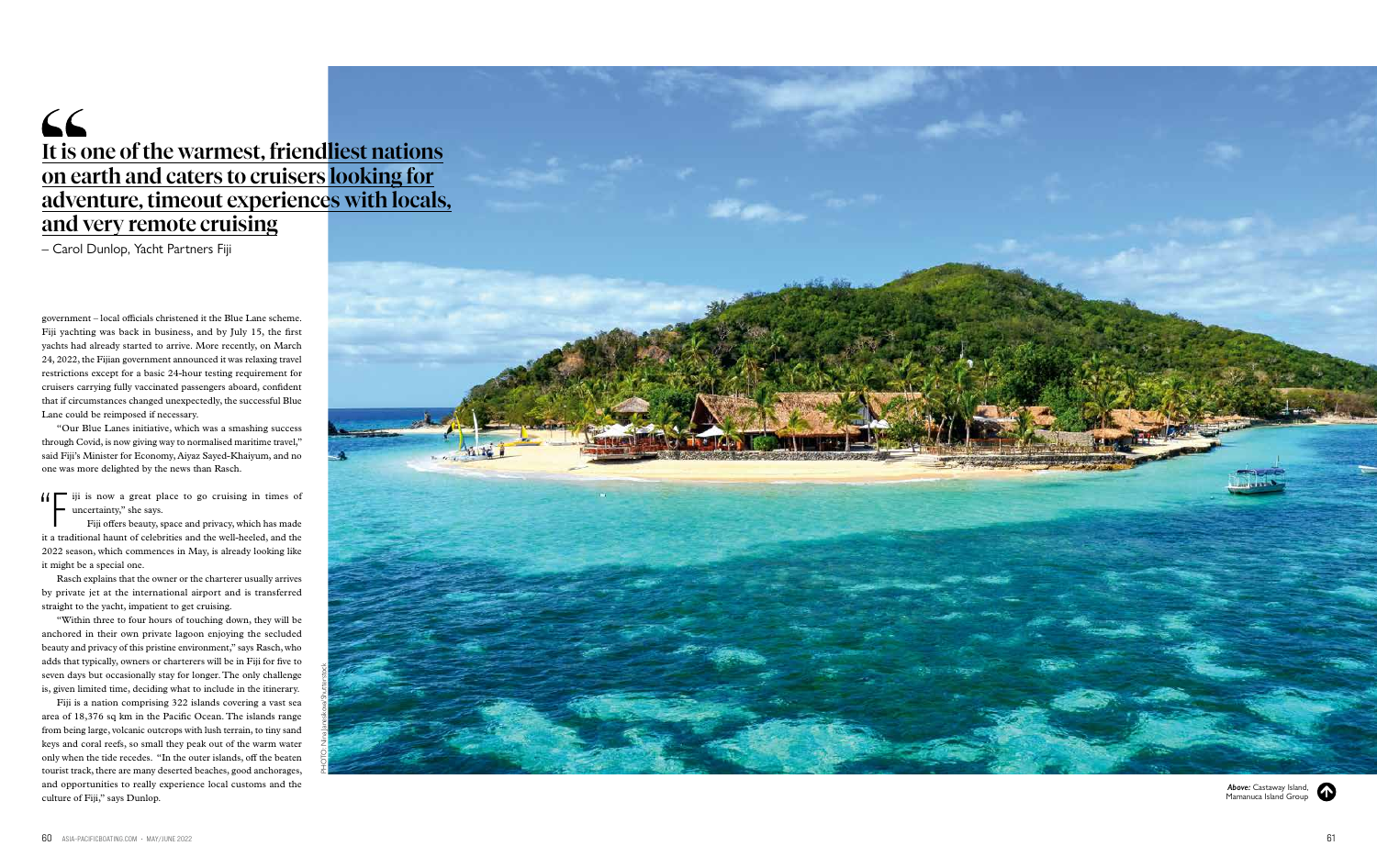Rasch says that when Page first arrived with his family, they were always surrounded by a posse of security staff, but these days they are often seen wandering barefoot down the marina dock peacefully.

"Here, you are away from the paparazzi, and no one at the marina will bother you- it's all very relaxed," she adds.

That could be why Prince Albert of Monaco, himself a keen yachtsman, decided to spend part of his honeymoon with his bride Princess Charlene cruising in Fiji in October 2011. The royal couple arrived at Nadi International Airport on the prince's private jet and immediately went aboard the US\$60 million 49.5m Perini Navi superyacht, *Exuma*. The vessel is equipped with two large doors in the bow, which open to give

# Fiji's remote and tranquil location has always been popular





 $\ddot{\bullet}$ 

*Clockwise from right:*  With over 300 islands scattered across Fiji's waters, tranquillty is normality; A woman strolls a remote sand bar with coral reefs at either side



T his remote and tranquil location has always been popular with those seeking seclusion and privacy. According to local media reports, former CEO of Google, Larry Page is known to holiday in Fiji with his family and friends. During the Covid pandemic in 2021, Page arrived on a Fijian island with his family and asked the government to ensure no media converge to be telecast of his medical donations to the country or his arrival. The mogul owns a stunning 60m superyacht called Senses, purchased in 2011, which is also a frequent visitor to Fiji. From the transmit molecular mass loves pear puppel at the section of the matter of the matter and asked the section pectahors and provide, According to both the matter orion of the cordinal method of the matter of the mat

water-level access to the equipment deck containing hovercraft, an amphibious car, fishing tenders and diving gear.

Fiji isn't only for celebrities and superyachts, though. Captain Aleksander 'Sasha' Kavs had sailed extensively around the Adriatic, Caribbean and Pacific, before taking over Quixotic Charters in Fiji in 2019, which he runs with his partner Jennie. They offer expert-guided charters around the archipelago on their South African-built Voyage Norseman 430 open-ocean sailing catamaran.

"In a matter of a day of sailing, you enter a different world and get either immersed in local culture or stay by yourself gently rocking in a protected bay with a sundowner in your hand," says Kavs. After years of exploring some of the most exquisite harbours and bays on the planet, he decided to set his anchor in Fiji.

 "All this time, I was looking for a place to settle down – and I found it here, in Fiji. I might be biased talking about Fiji, but I sincerely think this is the best place to be in this world," he says.

Our experts in Fiji say five distinct cruising areas offer contrasting experiences to suit every traveller. While it might take a month or more to see them all, these are some special hotspots that can be selected for a shorter itinerary.